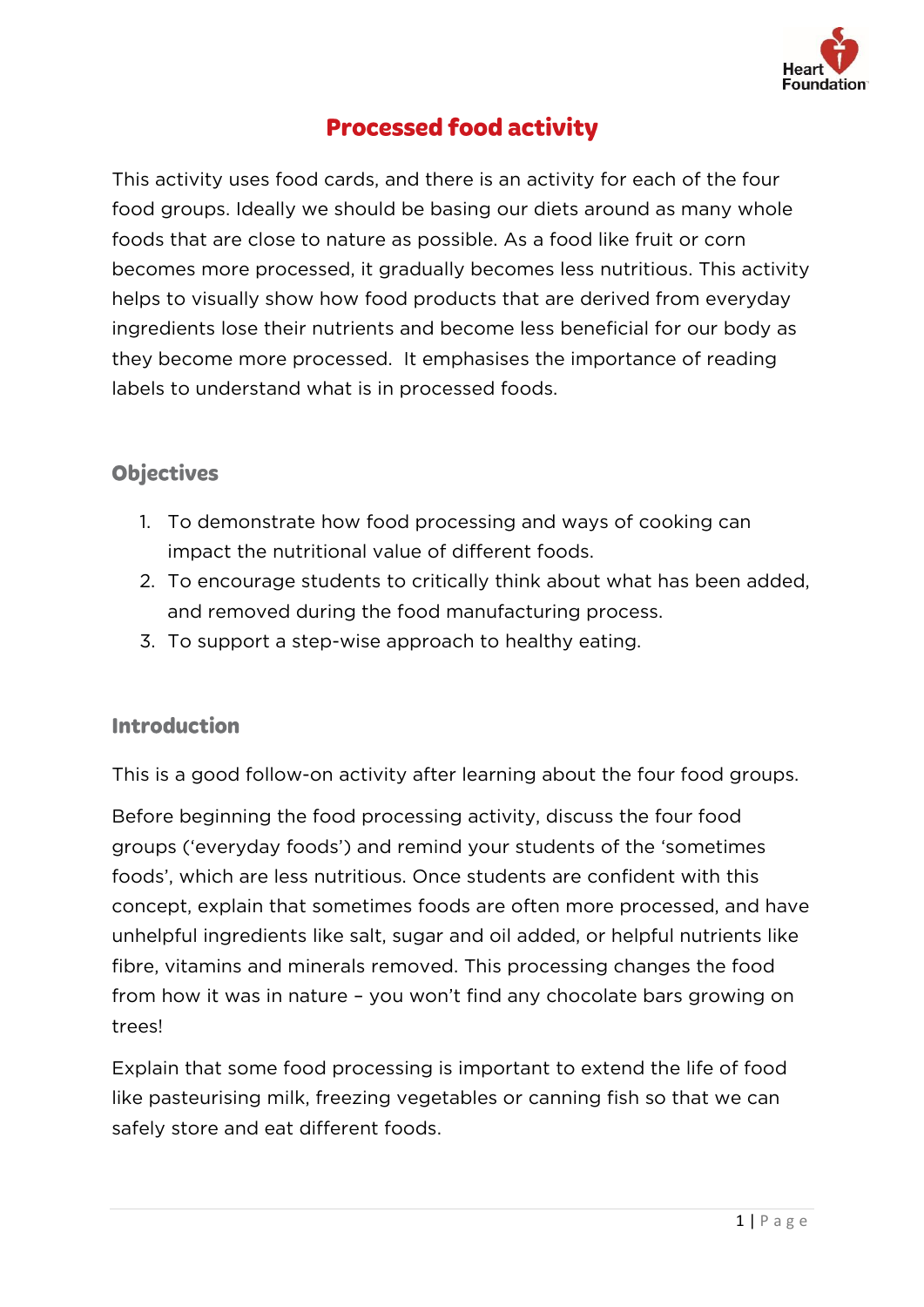Now begin the food processing activity, where the order of food cards from least processed to most processed will demonstrate how an from least processed to most processed will demonstrate how an 'everyday' food can become a 'sometimes food' as it becomes more processed.

|                   | Choose one food group and order the food cards from the            |
|-------------------|--------------------------------------------------------------------|
| <b>Curriculum</b> |                                                                    |
|                   | least procesed to the most processed.                              |
| level 1           |                                                                    |
|                   | Choose 2-3 food cards and ask students whether each card is        |
|                   |                                                                    |
|                   | an 'everyday' food or a 'sometimes' food.                          |
|                   |                                                                    |
|                   | Links to curriculum                                                |
|                   |                                                                    |
|                   | Science - interacting systems; nature of science                   |
|                   | Mathematics and Statistics - shape<br>$\qquad \qquad \blacksquare$ |
|                   |                                                                    |
|                   | <b>Health and Physical Education</b>                               |
|                   |                                                                    |
| <b>Curriculum</b> | Choose one food group and order the food cards from the            |
| level 2-3         | least procesed to the most processed.                              |
|                   |                                                                    |
|                   | As you talk through each food card, ask students if each food      |
|                   |                                                                    |
|                   | is an 'everyday' or a 'sometimes' food.                            |
|                   |                                                                    |
|                   | Talk about what has been added or removed from each food           |
|                   | and how this changes the nutritional value.                        |
|                   |                                                                    |
|                   | Links to curriculum                                                |
|                   | Health and Physical Education - healthy communities and            |
|                   | environments                                                       |
|                   |                                                                    |
|                   | Science - living world; material world; nature of science          |

# **Processed food activity**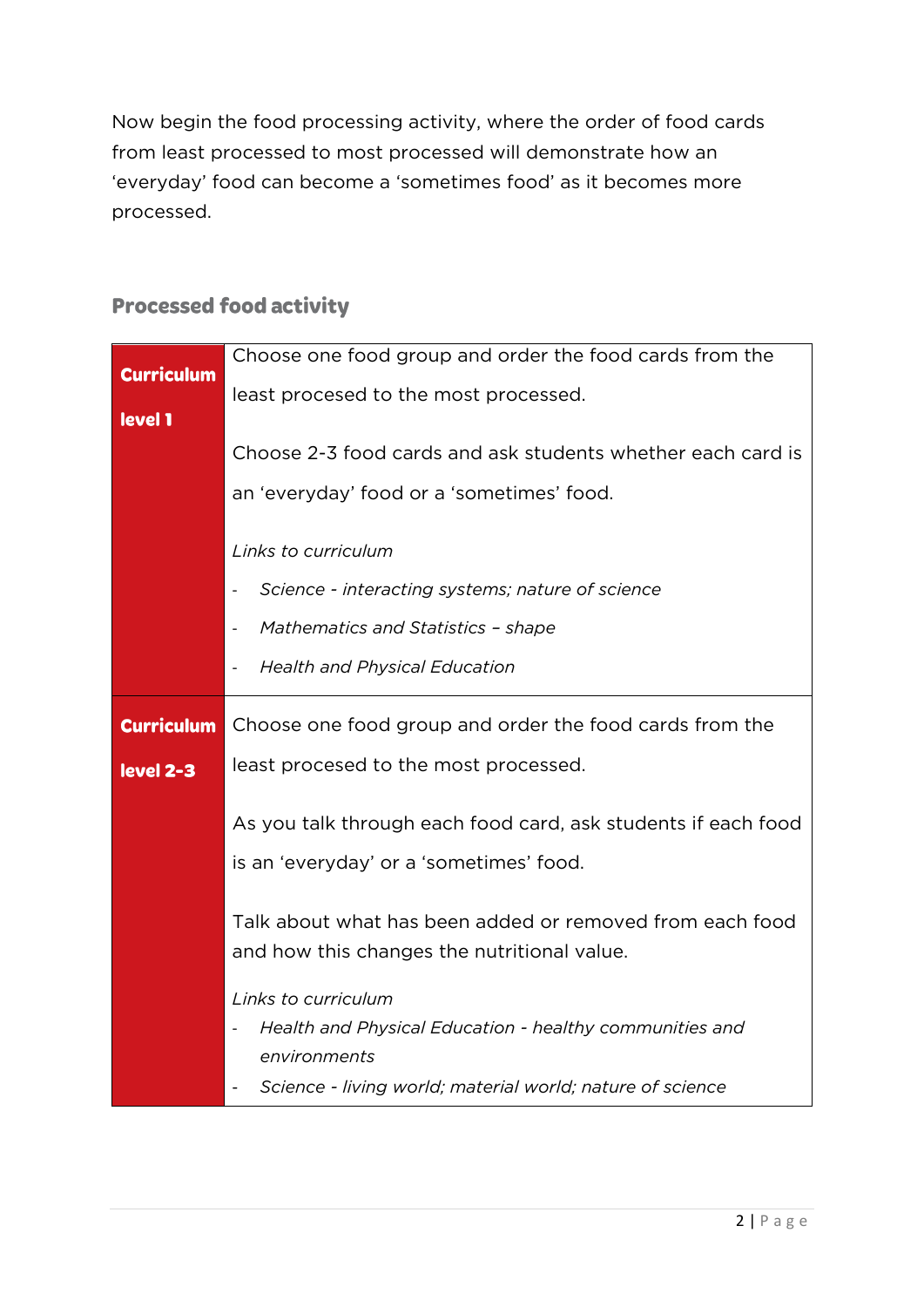| <b>Curriculum</b> | Place students into five groups, and give each group a       |  |  |  |  |  |
|-------------------|--------------------------------------------------------------|--|--|--|--|--|
| level 3-4         | different set of food cards. Ask each group of students to   |  |  |  |  |  |
|                   | sort the cards from least processed to most processed.       |  |  |  |  |  |
|                   | Ask each group to present their completed activity to the    |  |  |  |  |  |
|                   |                                                              |  |  |  |  |  |
|                   | class and talk through what nutrients have been added or     |  |  |  |  |  |
|                   | removed from each food to change their nutritional value.    |  |  |  |  |  |
|                   |                                                              |  |  |  |  |  |
|                   | Links to curriculum:                                         |  |  |  |  |  |
|                   | English - speaking, writing and presenting                   |  |  |  |  |  |
|                   | Health and Physical Education - personal health and physical |  |  |  |  |  |
|                   | development; healthy communities and environments            |  |  |  |  |  |
|                   | Science - nature of science; material world                  |  |  |  |  |  |

### **Additional activities**

- **Marketing madness:** Discuss the advertising of processed foods (i.e. examples of where/when/how processed foods are advertised). Ask students to choose a food and design a new package, which more accurately reflects what is in the food. Students can choose an everyday food (i.e. 'bananas fuel our brain!') or a sometimes food ('these potato for  $\mathcal{L}$  is the sometimes fuel our brain. The sometimes fuel our brain  $\mathcal{L}$  is the potential or a sometimes for  $\mathcal{L}$ chips are as salty as the sea'). *Curriculum links: Health and Physical Education; The Arts.*
- **D.I.Y ordering:** Ask students to select an everyday food and create their<br>own food processing order, from the least to most processed version of a food. Encourage use of an everyday food that hasn't been included in a food. Encourage use of an everyday food that has next that has next that has next the activity (e.g. bananas, nuts, chicken etc). *Curriculum links: Science; English.*
- Label-reading legends: Collect packets for processed foods. Look at the amount of sugar, saturated fat and/or sodium (salt) on these packages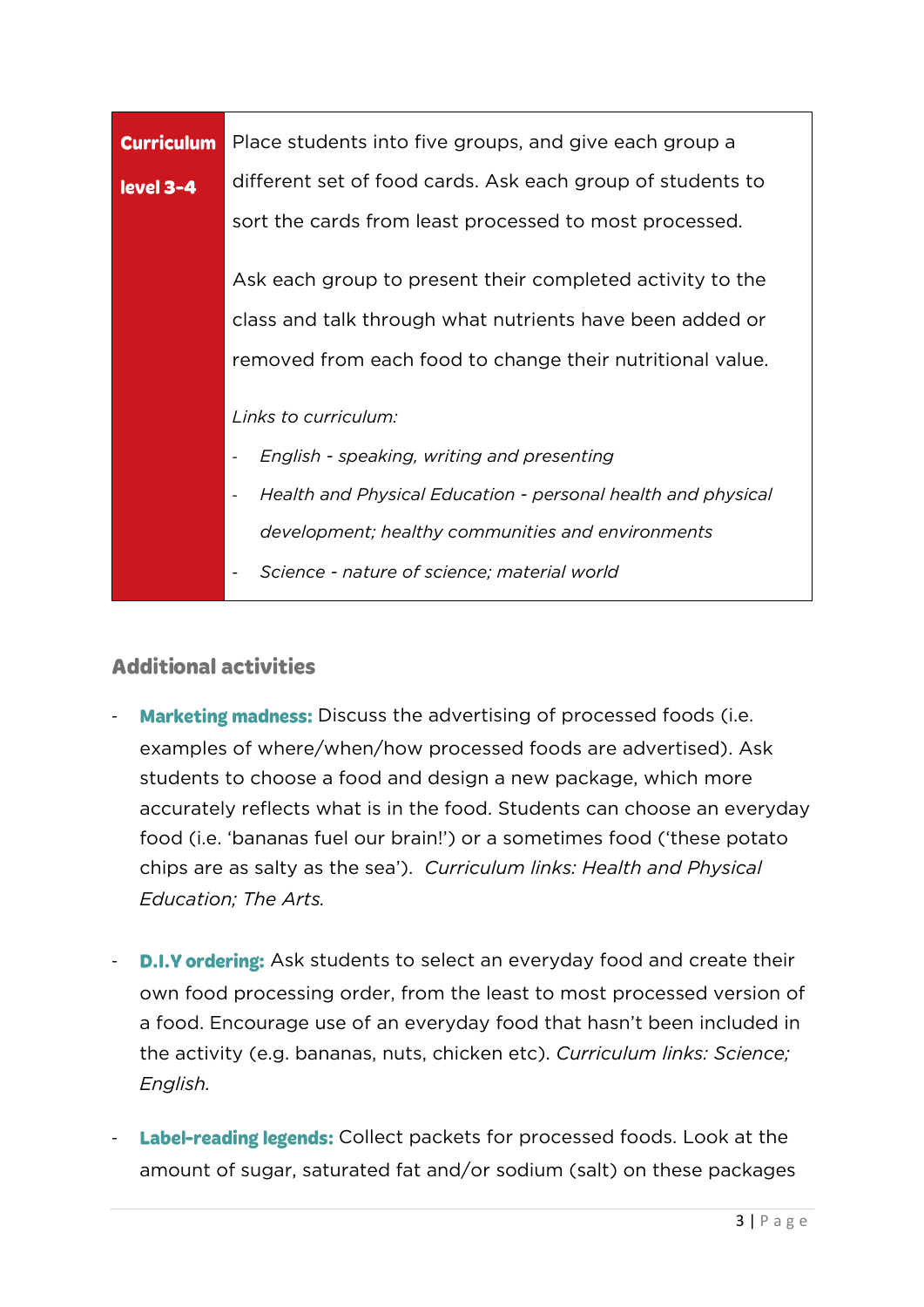per 100g. Which has the most sugar? Which has the most salt? Which<br>has the most saturated fat? *Curriculum links: Mathematics and Statistics*. has the most saturated fat? *Curriculum links: Mathematics and Statistics.*

- **Unpacking processed food:** Discuss the history of processed food (food safety and preservation) and ask students to write an inquiry on a method of food processing. Some examples of food processing include refrigeration, canning, pickling, curing, smoking, drying, cooking, fermenting, canning etc. Curriculum links: Social Sciences; Science; fermenting, canning etc. *Curriculum links: Social Sciences; Science; English.*
- Food court: Split class into an even number of groups. Half the groups will write a debate 'for' food processing, while the other groups will write a debate 'against' food processing. Curriculum links: English; write a debate 'against' food processing. *Curriculum links: English; Science; Health and Physical Education.*
- **Fermenting fun:** Fermenting is a form of food processing that has been<br>used for hundreds of years to preserve food, so that it can be eaten throughout the year. As a class, work through the Heart Foundation's Fermenting Activity, to make your own fermented food! Curriculum [Fermenting Activity,](https://www.heartfoundation.org.nz/educators/edu-resources/fermenting-food-skill-card) to make your own fermented food! *Curriculum links: Science.*

### **Glossary**

a mineral that helps build strong bones and teeth. As children grow, so do their bones, so they need plenty of calcium.

**Everyday foods:** these are the foods that we want to be eating every day with most meals, because they give us everything our body needs to be with most meals, because they give us every thing our body needs to be able to move, learn, grow and play. Each wide range of the second play. Each wide range of these foods every s day.

Fibre: is found in plant foods, like stringy celery or seedy bread. Fibre acts<br>like a broom, sweeping food all the way through our gut. It helps us poo, like a broom, sweeping food all the way through our gut. It helps us poo, feel full for longer and feed the bacteria that live in our gut.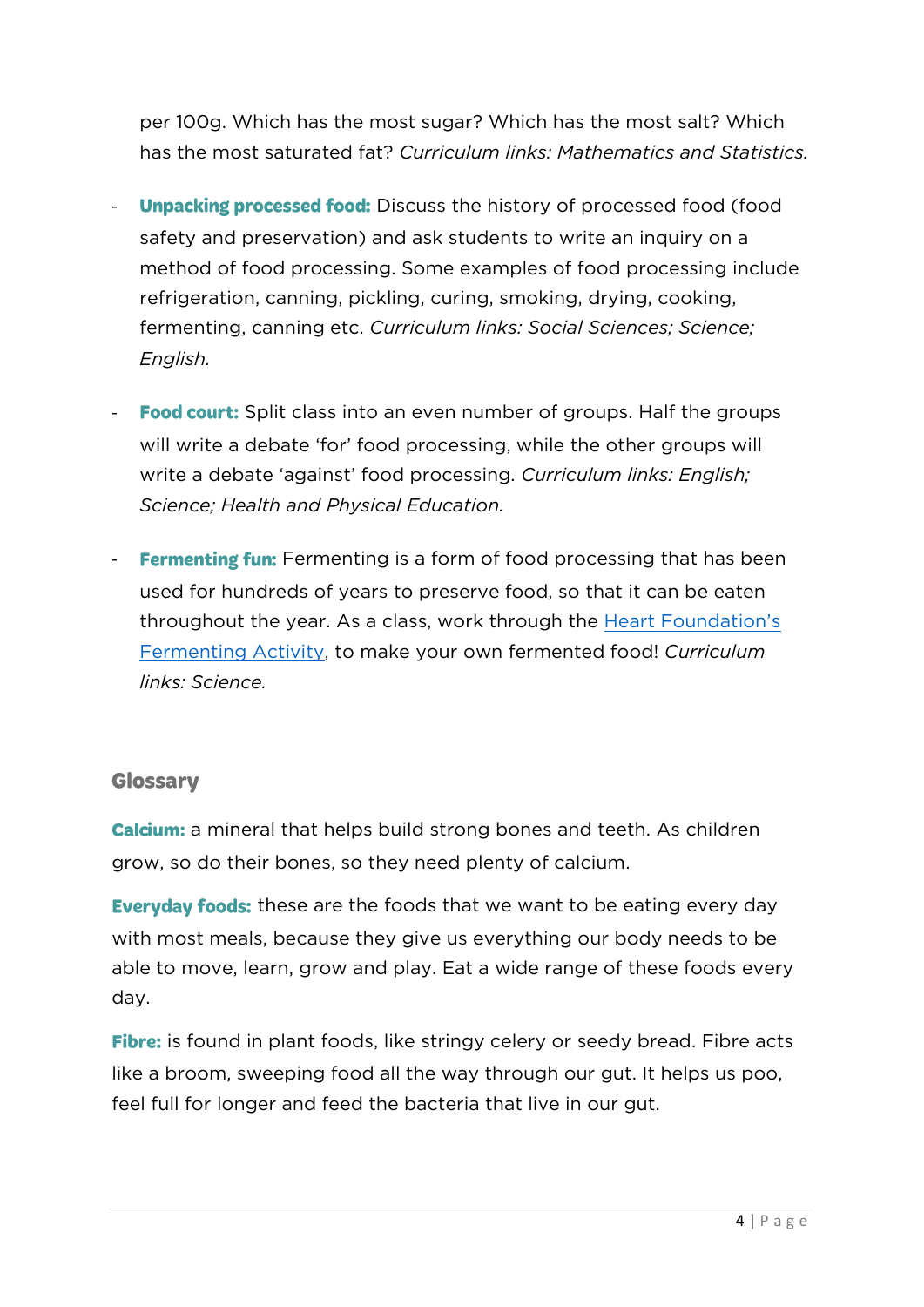**Four Food Groups:** these include fruit and vegetables; milk and milk<br>products: grain foods: and plant/animal protein foods. Eat foods from each products; grain foods; and plant/animal protein foods. Eat foods from each food group every day.

**Nutrients:** helpful parts of food, which our body can use to grow, think, move and thrive. Protein, fat. vitamins, minerals and fibre are all examples move and thrive. Protein, fat, vitamins, minerals and fibre are all examples of nutrients.

**Oil/Fat:** found in many different foods. We should aim to eat more heart healthy fats found in olive oil, nuts, seeds, avocado and oily fish such as salmon; and less animal fats like the white fat on meat, skin on chicken, butter and cream (including coconut cream). butter and cream (including coconut cream).

any food that has been changed during preparation. This can include: pickling, frying, freezing, drying, packaging and adding<br>ingredients. Food processing has been practiced for centuries and is often needed to make food tasty and safe to eat. However, processed foods can also contain large amounts of sugar, saturated fat, salt, and minimal amounts of fibre, vitamins, minerals and protein. Processing everyday foods can turn them into sometimes foods. foods can turn them into sometimes foods.

**Protein:** found in foods like meat, fish, poultry, eggs, legumes, nuts and<br>seeds. Our bodies are made of protein, and it helps us grow taller, build strong muscles and keeping us full for longer. strong muscles and keeping us full for longer.

**Salt:** also called 'sodium', is not good for our body in big amounts. Many sometimes foods like snacks that come in packets and takeaways foods are high in salt. high in salt.

**Sometimes foods:** these foods still have a place in a balanced diet, but they don't fuel our bodies as well as everyday foods. So, it is best to eat more don't fuel our bodies as well as well as young foods. So, it is best to eat more to eat more to eat more to eat everyday foods and less sometimes foods.

**Sugar:** eating too much sugar is not good for our health (including our teeth and our heart health). teeth and our heart health).

**Vitamins and minerals:** are in a lot of different everyday foods, and when we eat them, our body uses them to do all the things it needs to do. For eat them, our body uses them, our body uses them, our body uses them to do. For this tell the things it needs to example, calcium helps build strong bones and vitamin A is good for our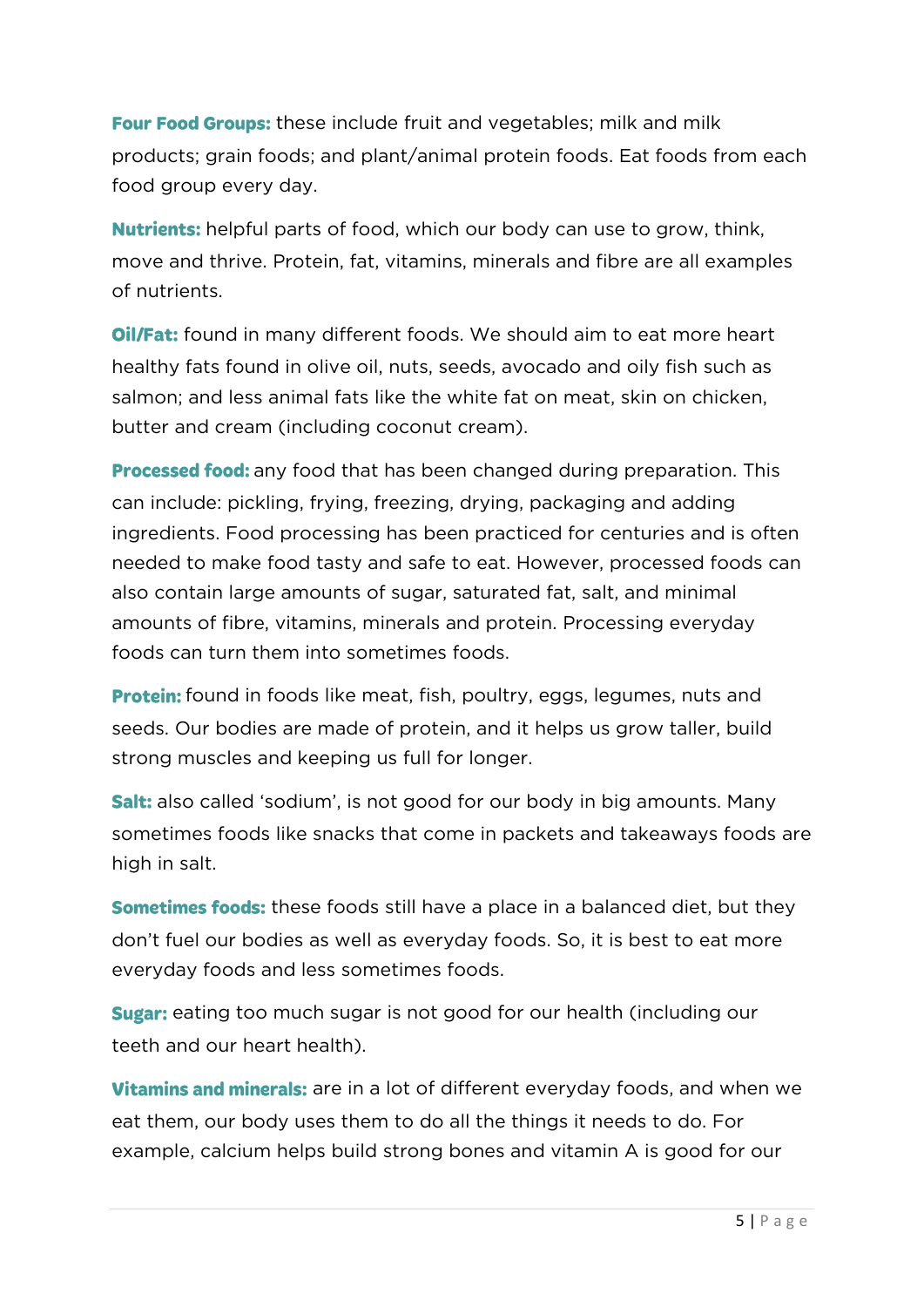eyes. Vitamins and minerals help our brain, skin, teeth and heart to thrive, as well as protecting us from getting sick. as well as protecting us from getting sick.

How to talk to children about food: the aims of these lessons are to be fun and for children to be excited about and interested in food. Fostering positive for children to be excited about and interested in food. Fostering positive relationships with food is essential because when the joy goes out of eating our nutrition can suffer.

- Avoid labelling foods as "good" or "bad".
- Avoid using words such as 'junk food', 'treat foods' instead call
- them 'sometimes' or 'once in a while foods'. - Avoid discussing diets, body weight, and good vs bad/healthy vs
- unhealthy with or in front of children. - We want kids to know that all foods are part of a healthy diet – it's all
- about balance and proportions. - Focus on the benefits of food e.g. learning, running fast, growing tall,<br>- The contract of the contract of the contract of the contract of the contract of the contract of the contract and feeling full instead of labelling foods as healthy/unhealthy.
- Avoid using food as a reward stick with non-food rewards.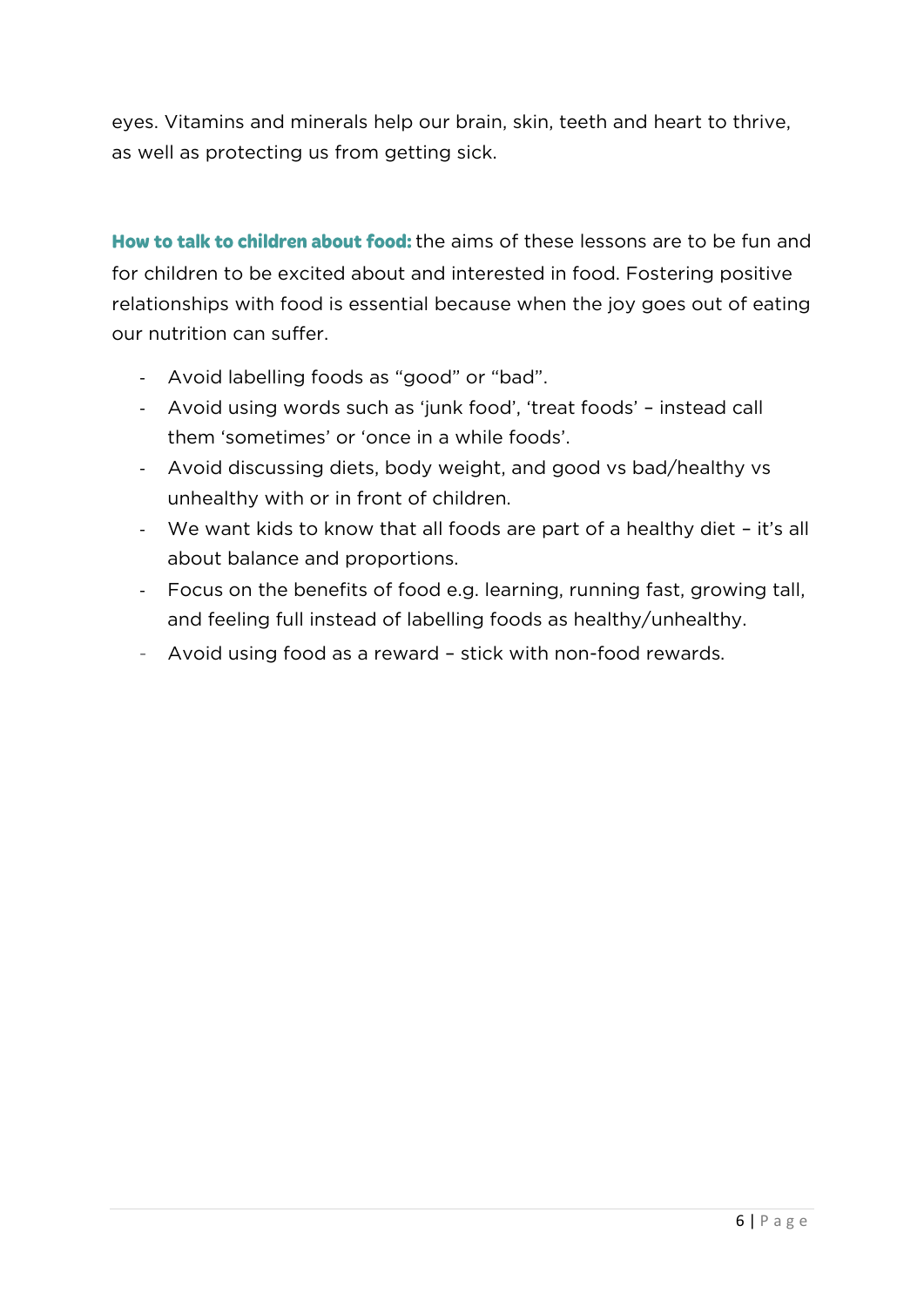| Milk and milk product activity answers    |                                          |                                                                                            |                                                                                                 |                                                                             |
|-------------------------------------------|------------------------------------------|--------------------------------------------------------------------------------------------|-------------------------------------------------------------------------------------------------|-----------------------------------------------------------------------------|
| <b>Plain milk</b>                         | <b>Plain yoghurt</b>                     | <b>Fruity yoghurt</b>                                                                      | <b>Chocolate dairy food</b>                                                                     | Ice cream                                                                   |
|                                           |                                          |                                                                                            |                                                                                                 |                                                                             |
| High in calcium, protein,<br>and vitamins | High in calcium, protein<br>and vitamins | High in sugar<br>$\overline{\phantom{a}}$<br>High in calcium, protein<br>-<br>and vitamins | High in sugar<br>$\sim$<br>High in calcium, protein<br>$\overline{\phantom{a}}$<br>and vitamins | High in fat and sugar<br>$\sim$<br>Low in calcium and<br>$\sim$<br>vitamins |

| <b>Animal/plant protein activity answers</b>                        |                                                                                                                           |                                                                               |                                                                                  |                                                                 |
|---------------------------------------------------------------------|---------------------------------------------------------------------------------------------------------------------------|-------------------------------------------------------------------------------|----------------------------------------------------------------------------------|-----------------------------------------------------------------|
| <b>Plain fillet</b>                                                 | <b>Canned tuna, spring water</b>                                                                                          | <b>Canned tuna, flavoured</b>                                                 | <b>Baked fish fingers</b>                                                        | <b>Deep-fried fish</b>                                          |
|                                                                     |                                                                                                                           |                                                                               |                                                                                  |                                                                 |
| High in protein,<br>vitamins, minerals and<br>contains healthy fats | High in protein,<br>$\overline{\phantom{a}}$<br>vitamins, minerals and<br>contains healthy fats<br>May contain added salt | High in salt<br>$\sim$<br>High in protein,<br>$\sim$<br>vitamins and minerals | High in salt<br>$\sim$<br>Contains added fat<br>Low in protein<br>$\blacksquare$ | High in fat and salt<br>Vitamins lost in deep<br>frying process |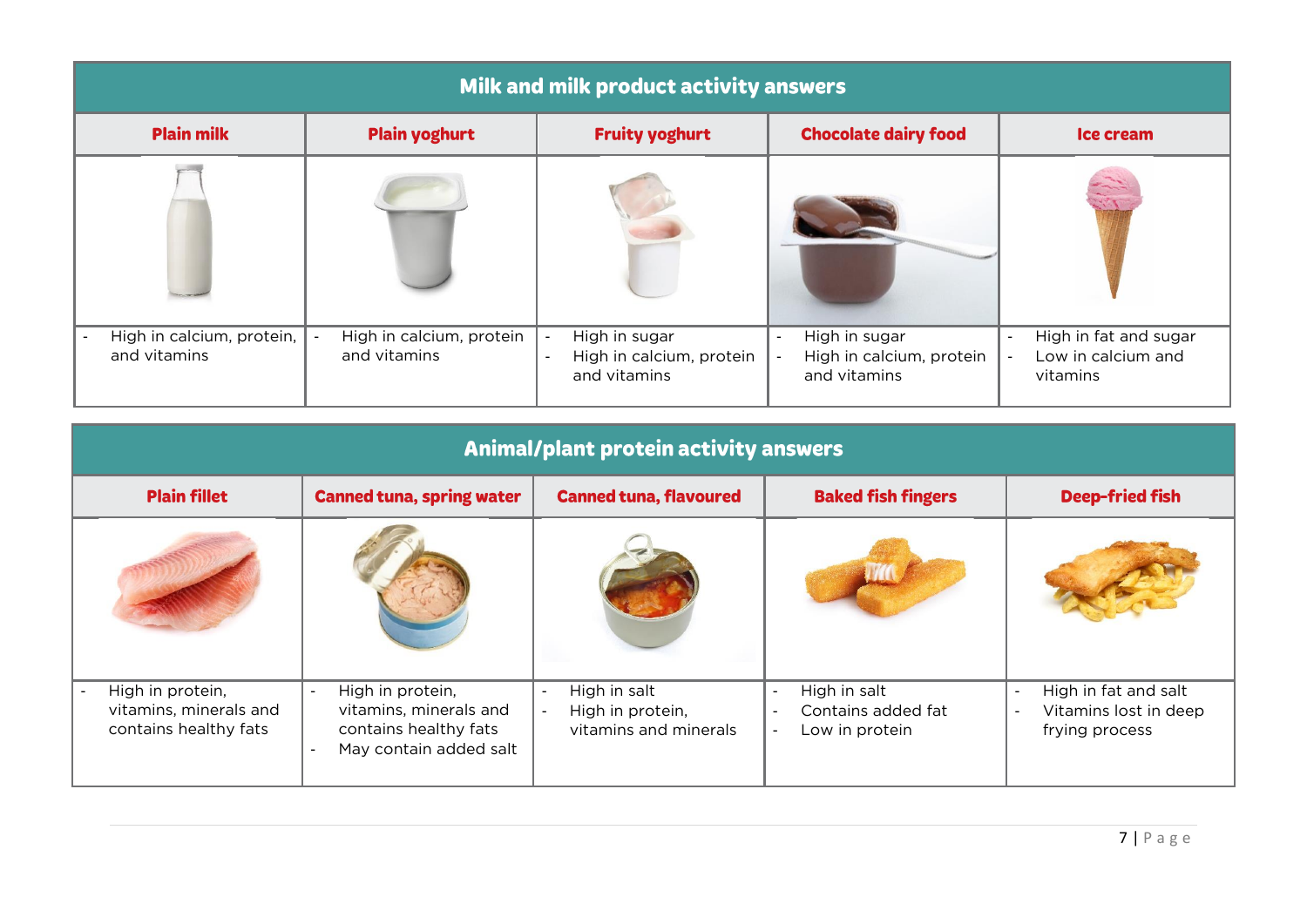| <b>Grain food activity answers</b>             |                                                                                        |                                                                                                                  |                                                                |                                                                                                                      |
|------------------------------------------------|----------------------------------------------------------------------------------------|------------------------------------------------------------------------------------------------------------------|----------------------------------------------------------------|----------------------------------------------------------------------------------------------------------------------|
| <b>Fresh corn</b>                              | <b>Canned corn</b>                                                                     | <b>Plain popcorn</b>                                                                                             | <b>Cornflakes</b>                                              | <b>Corn chips</b>                                                                                                    |
|                                                |                                                                                        |                                                                                                                  |                                                                |                                                                                                                      |
| High in fibre, water,<br>vitamins and minerals | High in fibre, vitamins<br>and minerals<br>Contains added salt<br>(preserved in brine) | High in fibre<br>. .<br>Store-bought popcorn<br>is higher in fat, sugar or<br>salt (pop it yourself<br>instead!) | No fibre<br>$\overline{\phantom{a}}$<br>High in sugar and salt | Low in fibre, vitamins<br>$\sim$<br>and minerals<br>High in fat (deep fried)<br>$\overline{\phantom{a}}$<br>and salt |

| <b>Fruit activity answers</b>                  |                                                                                                                            |                                                  |                                                                |                                                                                         |
|------------------------------------------------|----------------------------------------------------------------------------------------------------------------------------|--------------------------------------------------|----------------------------------------------------------------|-----------------------------------------------------------------------------------------|
| <b>Fresh pineapple</b>                         | <b>Canned pineapple</b>                                                                                                    | <b>Dried pineapple</b>                           | <b>Pineapple juice</b>                                         | <b>Pinapple lumps</b>                                                                   |
|                                                |                                                                                                                            |                                                  | $\sim$<br>and it<br>المنتقل<br>المجانب<br>$=$<br>$\frac{1}{2}$ |                                                                                         |
| High in fibre, water,<br>vitamins and minerals | High in fibre, vitamins<br>and minerals<br>Contains sugar (in juice<br>$\blacksquare$<br>or syrup) which can be<br>drained | Low in vitamins and<br>minerals<br>High in sugar | Fibre removed<br>High in sugar<br><b>.</b>                     | No fibre, vitamins and<br>$\overline{\phantom{a}}$<br>minerals<br>High in sugar and fat |